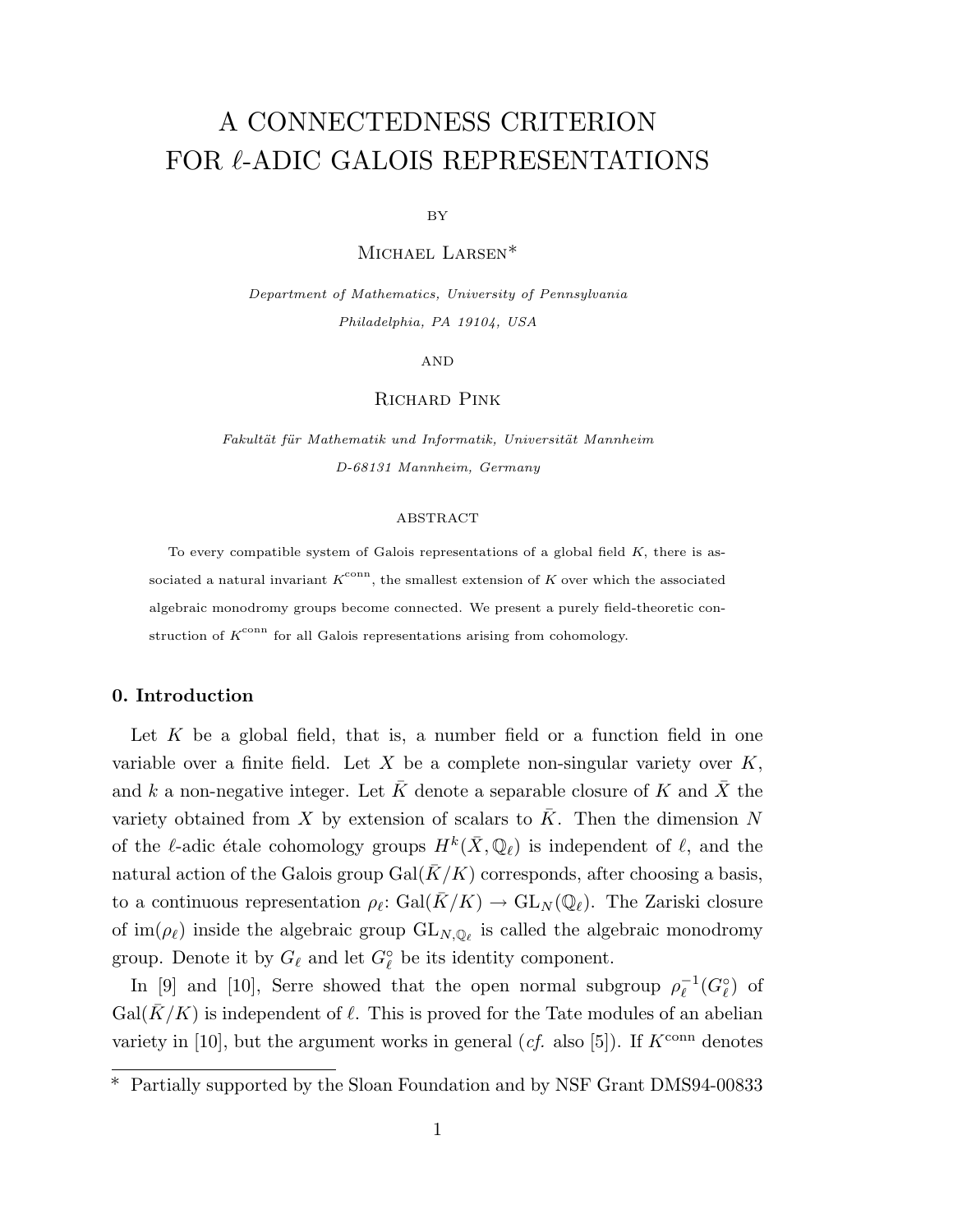the finite extension of K corresponding to this open subgroup, then by Serre's result  $K^{\text{conn}}$  is characterized uniquely as the smallest subextension of  $\bar{K}$  such that the Zariski closure of  $\rho_{\ell}(\text{Gal}(\bar{K}/K^{\text{conn}}))$  is connected for any fixed  $\ell$ , or equivalently for all  $\ell$ . Letting  $K_{\ell}$  denote the (usually infinite) extension of K corresponding to the kernel of  $\rho_{\ell}$ , it is clear from this property that  $K^{\text{conn}} \subset K_{\ell}$ . Serre asked [11] whether the field  $K^{\text{conn}}$  can be characterized purely in terms of the  $K_{\ell}$ , or, more precisely, whether the inclusion

$$
K^{\operatorname{conn}} \subset \bigcap_{\ell > n} K_{\ell}
$$

is an equality for all  $n$ . We can answer a somewhat stronger question affirmatively:

THEOREM 0.1: Let E be any finite extension of  $\mathbb Q$ . Let  $\mathcal L$  be a set of rational primes which includes all those that split completely in E except a set of Dirichlet density zero. Then

$$
K^{\operatorname{conn}} = \bigcap_{\ell \in \mathcal{L}} K_{\ell}.
$$

The authors would like to thank the Hebrew University for its hospitality while this work was carried out and J-P. Serre for his permission to reproduce Theorem 1.2 below.

# 1. Galois Representations and Maximal Tori

The representations  $\rho_{\ell}$ : Gal $(\bar{K}/K) \to GL_N(\mathbb{Q}_{\ell})$  associated with  $H^k(\bar{X}, \mathbb{Q}_{\ell})$ form a strictly compatible system in the sense of Serre [6]. This means the following. Let  $\Sigma$  denote the finite set of primes of K where X has bad reduction, and consider any prime  $v \notin \Sigma$  of K and any rational prime  $\ell$  that is not divisible by v. Then it is known firstly that the restriction of  $\rho_{\ell}$  to any decomposition group at v is unramified. This property implies that  $\rho_{\ell}(\text{Frob}_{v})$  determines a welldefined conjugacy class in  $\text{im}(\rho_{\ell})$ , and so its characteristic polynomial depends at most on  $\ell$  and v. Secondly it is known that the coefficients of this characteristic polynomial, which a priori lie in  $\mathbb{Q}_\ell$ , are already in Z. Thirdly, as elements of  $\mathbb{Z}[x]$ , the characteristic polynomials of  $\rho_{\ell}(\text{Frob}_{v})$  can be compared, and they turn out to be independent of  $\ell$ . We can (and will) therefore speak of "the characteristic polynomial" or "the eigenvalues" of Frob<sub>v</sub> for any  $v \notin \Sigma$ .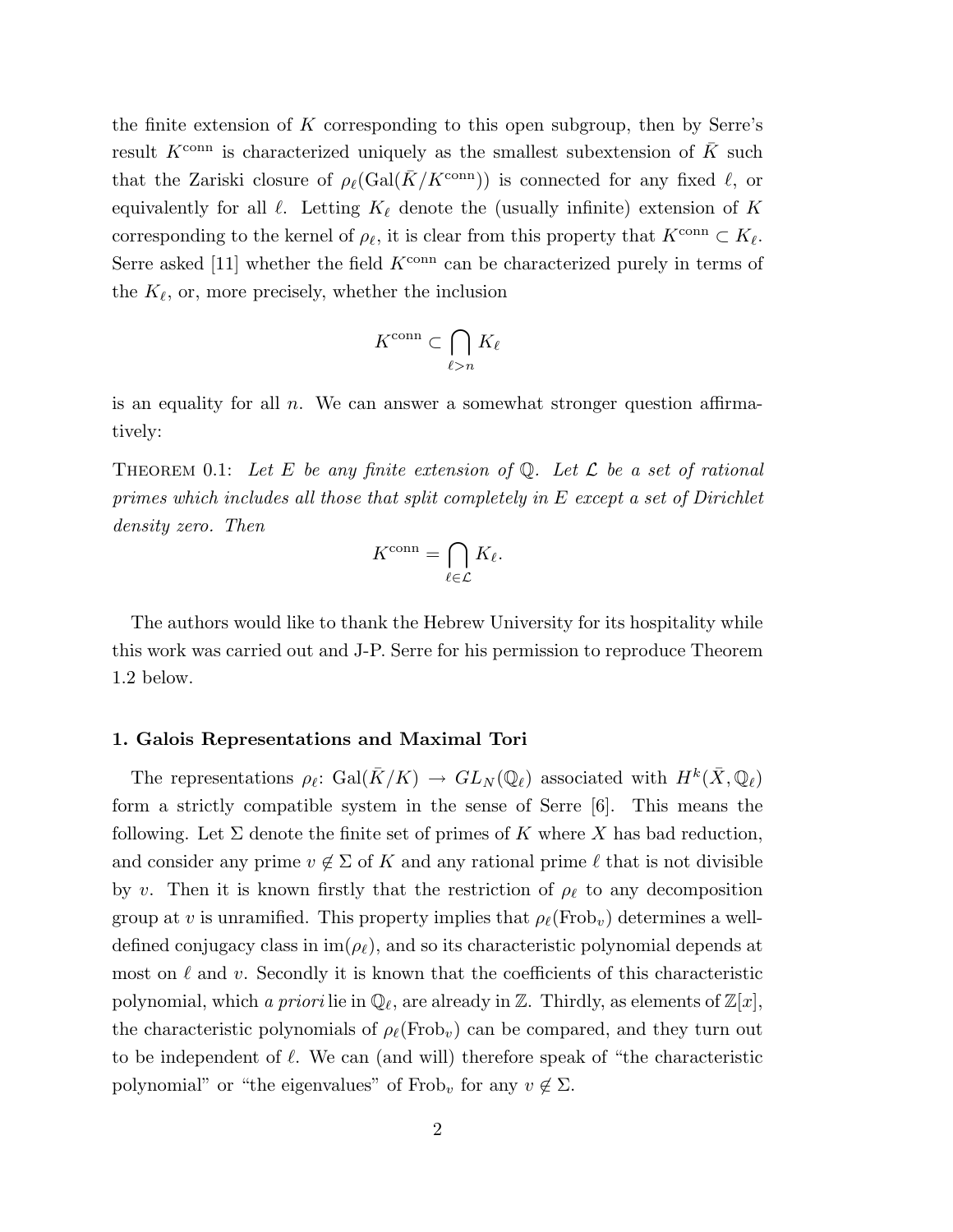Since  $\rho_{\ell}$  arises from cohomology, we have some additional information on the eigenvalues of Frob<sub>v</sub>. Let  $p_v$  be the characteristic and  $q_v = p_v^{n_v}$  the cardinality of the residue field of  $v$ .

THEOREM 1.1: Let  $\alpha \in \overline{\mathbb{Q}}^*$  be any eigenvalue of Frob<sub>v</sub>.

- (a) The absolute value of  $\alpha$  in every complex embedding is  $q_v^{k/2}$ .
- (b)  $\alpha$  is a unit at any non-archimedean place not above  $p_v$ .
- (c) For any non-archimedean valuation w of  $\overline{Q}$  such that  $w(p_v) > 0$ , the ratio  $w(\alpha)/w(q_v)$  lies in the interval  $[0, k]$  and its denominator is less than or equal to N.

Assertion (a) means that  $\alpha$  is a  $q_v$ -Weil number of weight k; this is a celebrated theorem of Deligne [2]. Assertion (b) follows easily from the fact that  $\alpha$  is an eigenvalue of  $\rho_{\ell}(\text{Frob}_{v})$  which lies in a compact subgroup of  $GL_N(\mathbb{Q}_{\ell})$ . Concerning assertion (c), the fact that  $\alpha$  is an algebraic integer together with Poincaré duality imply that the ratio lies in the interval  $[0, k]$ . The denominator estimate is a consequence of the fact that  $\alpha$  is also an eigenvalue of Frobenius on crystalline cohomology. This results from the properties of crystalline cohomology as a "Weil cohomology", mostly due to Berthelot; see for instance the survey article by Illusie [3] 1.3 (c), and Katz-Messing [4]. We will need assertion (c) only insofar as it implies that the number of possibilities for the ratio  $w(\alpha)/w(q_v)$  is finite. In the number field case this can be seen without an appeal to crystalline cohomology, because from the inequality  $n_v \leq [K:\mathbb{Q}]$  and the rationality of the characteristic polynomial one can easily deduce that the denominator of the ratio is at most  $N \cdot [K : \mathbb{Q}]$ .

Serre  $[8]$  (*cf.* also Chi  $[1]$  Th. 3.7) showed that the properties listed in Theorem 1.1 have the following remarkable consequence. For any  $v \notin \Sigma$  and any  $\ell$  not divisible by v let  $H_{v,\ell} \subset G_{\ell}$  denote the Zariski closure of the subgroup generated by the semisimple part of  $\rho_{\ell}(\text{Frob}_{v}).$ 

THEOREM 1.2: For any  $\ell$  there exists a Zariski closed proper subvariety  $Y \subset G_{\ell}^{\circ}$ such that  $H_{v,\ell}$  is a maximal torus of  $G_{\ell}^{\circ}$  whenever  $\rho_{\ell}(\text{Frob}_{v}) \in G_{\ell}^{\circ} \setminus Y$ .

For any  $\rho_\ell(\text{Frob}_v) \in G_\ell^\circ$  it is clear that  $H_{v,\ell}$  is contained in some maximal torus of  $G_{\ell}^{\circ}$ . The main problem in Theorem 1.2 is that, as a subgroup of a maximal torus, there are a priori infinitely many different possibilities for  $H_{v,\ell}$ . This difficulty is overcome by using the valuation information to show that the number of possibilities for the identity component is in fact finite and that the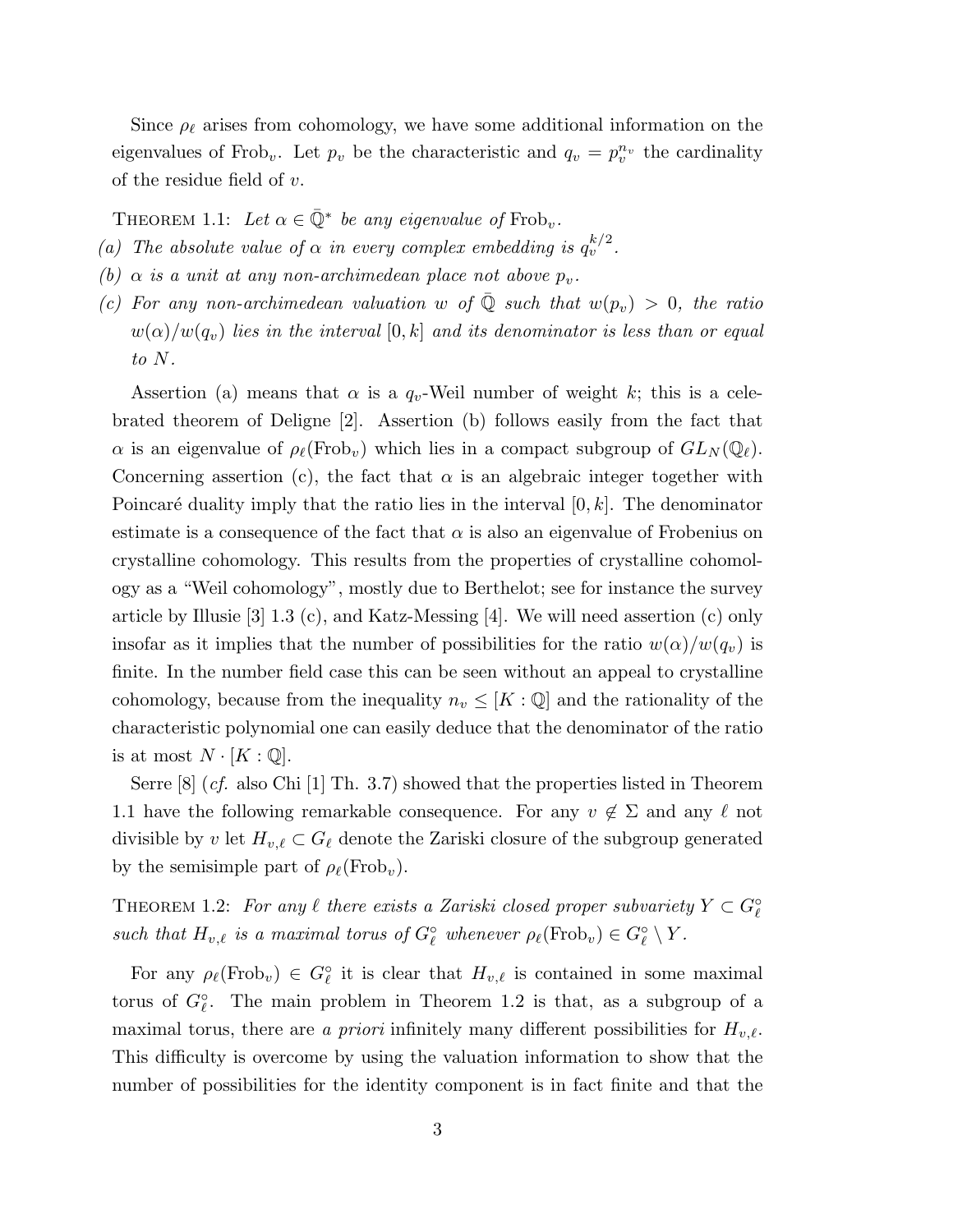exponent of the group of connected components is bounded. For the convenience of the reader we reproduce a version of Serre's proof.

*Proof:* Fix a prime  $\ell$  and consider some  $v \notin \Sigma$  not dividing  $\ell$ . We tacitly choose a basis of  $H^k(\bar{X}, \mathbb{Q}_\ell) \otimes_{\mathbb{Q}_\ell} \bar{\mathbb{Q}}_\ell$  for which the semisimple part of  $\rho_\ell(\text{Frob}_v)$  becomes a diagonal matrix  $t_v$ , say with entries  $\alpha_1, \ldots, \alpha_N$ . Then  $H_{v,\ell}$  is identified with a subgroup of the standard torus  $\mathbb{G}_m^N$  of invertible diagonal matrices. For every non-archimedean valuation  $w$  of  $\mathbb Q$  set

(1.2.1) 
$$
\lambda_{v,w} := \left(\frac{w(\alpha_1)}{w(q_v)}, \ldots, \frac{w(\alpha_N)}{w(q_v)}\right).
$$

Consider a character

$$
\chi: \mathbb{G}_m^N \to \mathbb{G}_m, (x_1, \ldots, x_N) \mapsto \prod_{i=1}^N x_i^{a_i}.
$$

Lemma 1.3: With definitions as above:

(a) The character  $\chi$  is trivial on  $H_{v,\ell}^{\circ}$  if and only if, for all w,

$$
(\chi, \lambda_{v,w}) := \sum_{i=1}^N a_i \cdot \frac{w(\alpha_i)}{w(q_v)} = 0.
$$

- (b) There is a positive integer n depending only on N, such that, if  $\chi$  is trivial on  $H_{v,\ell}^{\circ}$ , then  $\chi^{n}$  is trivial on  $H_{v,\ell}$ .
- (c) As v runs through all primes not in  $\Sigma$  and not dividing  $\ell$ , there are only finitely many possibilities for the group  $H_{v,\ell} \times_{\mathbb{Q}_{\ell}} \overline{\mathbb{Q}}_{\ell}$  up to conjugation by  $GL_N(\overline{\mathbb{Q}}_{\ell})$ .

*Proof:* By its definition as Zariski closure,  $H_{v,\ell}$  lies in the kernel of  $\chi$  if and only if  $t_v$  does. Similarly,  $\chi$  is trivial on  $H_{v,\ell}^{\circ}$  if and only if  $\chi(t_v)$  is a root of unity. Now observe that

$$
(\chi, \lambda_{v,w}) = \frac{w(\chi(t_v))}{w(q_v)}.
$$

Hence for  $\chi(t_v)$  to be a root of unity, it is clearly necessary that these values be zero. We must show that this is also sufficient. If they are zero, then  $\chi(t_v)$  is a unit in the ring of all algebraic integers. On the other hand, by the Weil number property, its absolute value in every complex embedding is the same. It follows that this absolute value must be 1. Since the only algebraic numbers whose absolute value at every archimedean or non-archimedean place is 1 are the roots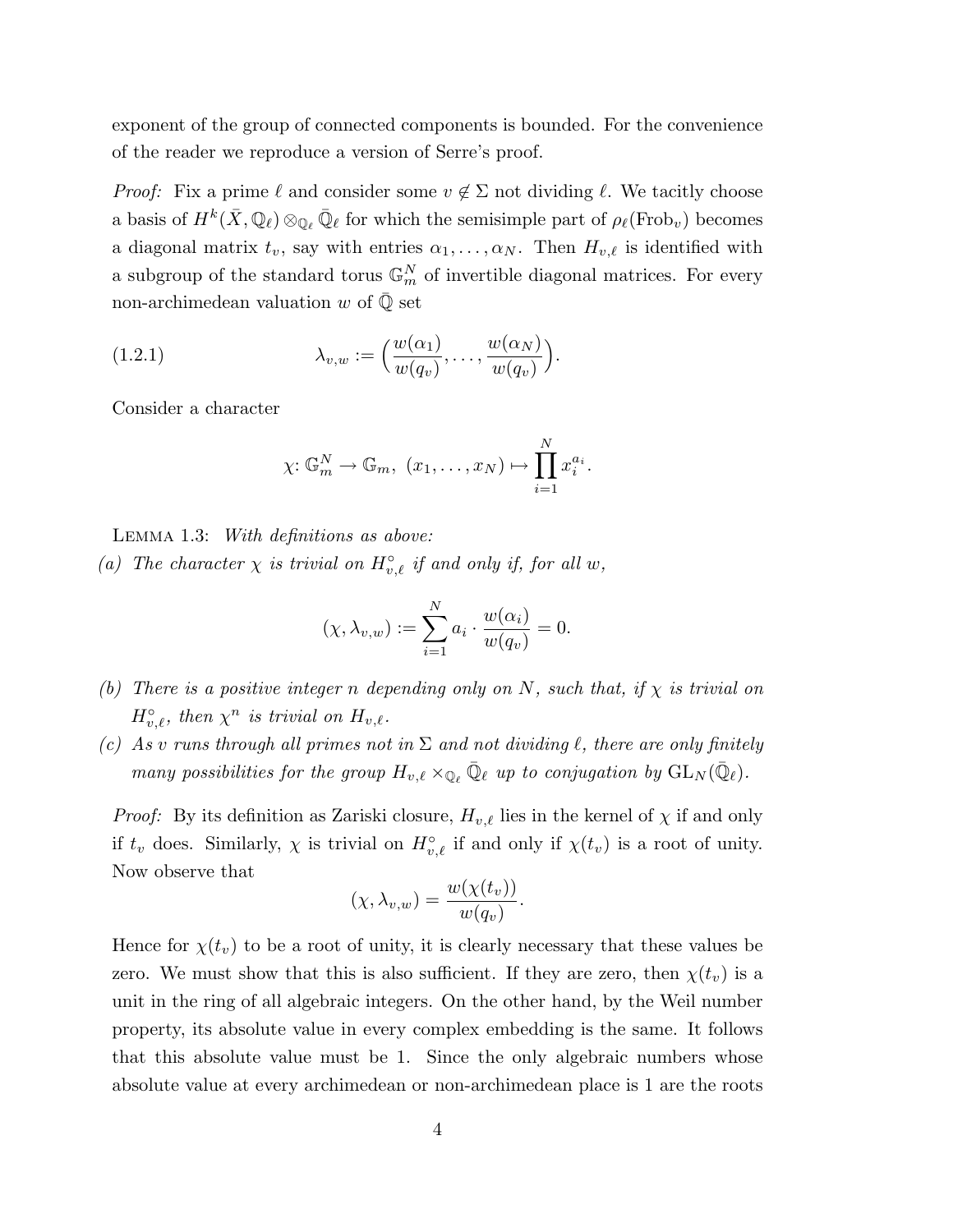of unity, this proves (a). For (b) we note that this root of unity lies in the splitting field of the characteristic polynomial of  $Frob_v$  which is of degree at most N! over  $\mathbb{Q}$ . Thus its order can be bounded purely in terms of N, as desired. For (c) we first note that Theorem 1.1 (b) and (c) implies that the number of possibilities for the tuple (1.2.1) is finite. On the other hand, any Zariski closed subgroup of  $\mathbb{G}_m^N$  is determined uniquely by the set of characters  $\chi$  whose restrictions to this subgroup are trivial. This, together with (a) and (b) implies (c).  $\Box$ 

Returning to Theorem 1.2, let r denote the dimension of any maximal torus of  $G_{\ell}^{\circ}$ . Let  $Z \subset \mathbb{G}_m^N$  denote the union of all the possible subgroups  $H_{v,\ell}$  given by Lemma 1.3 (c) whose dimension is strictly less than r. Then the subset  $Y \subset G^{\circ}_{\ell}$ of all points whose semisimple part is conjugate under  $GL_N$  to an element of Z is a Zariski closed proper subset. Suppose that  $\rho_\ell(\text{Frob}_v)$  lies in  $G_\ell^{\circ} \setminus Y$ . Then  $H_{v,\ell}$ is contained in some maximal torus of  $G_{\ell}^{\circ}$ . If it is not itself a maximal torus, its dimension must be strictly less than r. Then by construction  $H_{v,\ell}$  and hence  $t_v$ is contained in Z. This contradicts the assumption  $\rho_{\ell}(\text{Frob}_{v}) \notin Y$ , thus finishing the proof.  $\Box$ 

Recall that an element  $t \in GL<sub>N</sub>(F)$  for a field F is called **neat** if and only if the subgroup of  $\bar{F}^*$  generated by the eigenvalues of t is torsion free. Theorem 1.2 has the following consequence.

COROLLARY 1.4: For a set of primes v of Dirichlet density 1, if v splits in  $K^{\text{conn}}$ , then  $\rho_{\ell}(\text{Frob}_{v})$  is neat for any  $\ell$  not divisible by v.

*Proof:* By strict compatibility the neatness property does not depend on  $\ell$ . Thus we may apply Theorem 1.2 to any fixed  $\ell$ , noting that  $\rho_{\ell}(\text{Frob}_{v})$  must be neat whenever it comes to lie in  $G_{\ell}^{\circ} \setminus Y$ . As a closed subgroup of  $GL_N(\mathbb{Q}_{\ell})$ , the image of  $\rho_{\ell}$  may be regarded as an  $\ell$ -adic analytic subvariety of the affine space  $\mathbb{A}^{N^2}$ . As it is Zariski-dense in  $G_{\ell}$ , its intersection with Y is an analytic subvariety of lower dimension. It follows from [7] §3 that in the limit as  $r \to 0$ , the proportion of balls in  $\text{im}(\rho_\ell)$  of radius r which contain a point in Y tends to zero. Therefore, the set of v such that  $\rho_{\ell}(\text{Frob}_{v}) \in Y$  has Dirichlet density zero.  $\square$ 

# 2. The Behavior of Algebraic Eigenvalues at Different Primes  $\ell$

Consider a collection of elements  $t_\ell \in GL_N(\bar{\mathbb{Q}}_\ell)$  for all but finitely many rational primes  $\ell$  such that the set of eigenvalues of  $t_\ell$  consists of algebraic numbers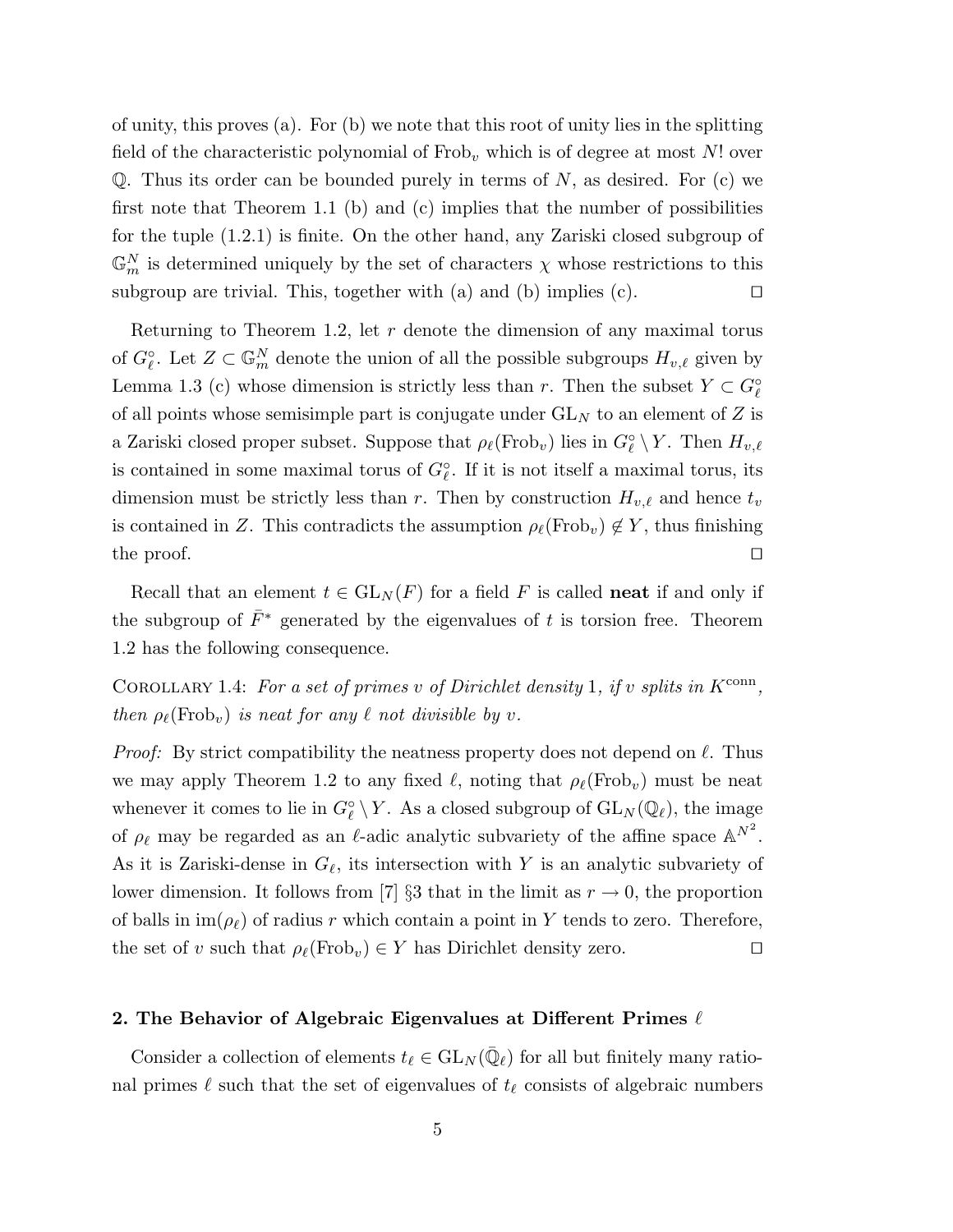and is independent of  $\ell$ . Here we use a fixed embedding  $\overline{\mathbb{Q}} \hookrightarrow \overline{\mathbb{Q}}_{\ell}$  for each  $\ell$ . Forgetting finitely many primes  $\ell$  we suppose that the eigenvalues are units at all primes above  $\ell$ . Then the closed subgroup  $\langle t_\ell \rangle \subset \mathrm{GL}_N(\bar{\mathbb{Q}}_\ell)$  generated by  $t_\ell$  in the  $\ell$ -adic topology is the direct product of a pro- $\ell$ -group with a finite cyclic group of order prime to  $\ell$ . We are asking what the prime-to- $\ell$  parts have in common as  $\ell$ varies. Although we really only need Corollary 2.2, to understand better what is going on we study the problem in slightly greater generality. Fix a finite set  $P$  of rational primes, and for any abelian group A and any rational prime p let  $n_p(A)$ denote the order of the p-power torsion part of  $A$ . Let  $M$  denote the subgroup of  $\overline{\mathbb{Q}}^*$  generated by the eigenvalues of the  $t_\ell$ . Let E be any finite extension of  $\mathbb{Q}$ .

PROPOSITION 2.1: For all  $\ell$  for which  $t_{\ell}$  is defined and all  $p \neq \ell$  we have  $n_p(\langle t_\ell \rangle) \geq n_p(M)$ . On the other hand, there exists a set of primes  $\ell \notin P$  of positive Dirichlet density satisfying

- (a)  $\ell$  splits completely in E, and
- (b)  $n_p(\langle t_\ell \rangle) = n_p(M)$  for each  $p \in P$ .

COROLLARY 2.2: Suppose that the  $t_{\ell}$  are neat, i.e. that M is torsion free. Then there is a set of primes  $\ell \notin P$  of positive Dirichlet density satisfying

- (a)  $\ell$  splits completely in E, and
- (b) every continuous homomorphism from  $\langle t_{\ell} \rangle$  to a finite group of order  $p \in P$  is trivial.

*Proof:* Let  $t'_\ell$  denote the component of  $t_\ell$  in the prime-to- $\ell$  factor of  $\langle t_\ell \rangle$ . The torsion part of M consists of roots of unity, so it is finite cyclic of some order  $n$ . For any prime p, the p-part of n is just  $n_p(M)$ , and there exists a multiplicative linear combination of the eigenvalues of  $t_\ell$  which is a root of unity of precise order  $n_p(M)$ . If  $p \neq \ell$ , then the same is true for the eigenvalues of  $t'_\ell$ . This implies that the order of  $t'_{\ell}$  is divisible by  $n_p(M)$ , proving the first assertion of Proposition 2.1. If we replace all  $t_\ell$  by  $t^n_\ell$  and consequently M by its subgroup  $M^n$ , then both sides of the equation in Proposition 2.1 (b) decrease by the same factor, namely by  $n_p(M)$ . Thus it suffices to prove the remaining assertion after the replacement has been made, *i.e.* under the assumption that  $M$  is torsion free.

Enlarge E so that it contains M. For any positive integer n let  $\mu_n$  denote the group of roots of unity of order n in  $\overline{E}$ , and  $E(\mu_n)$  the extension of E generated by them. We suppose that E contains  $\mu_p$  for every  $p \in P$ . Then the field  $E(\mu_{p^n}, M^{p^{-n}})$  generated by all  $p^n$ -th roots of elements of M is a Galois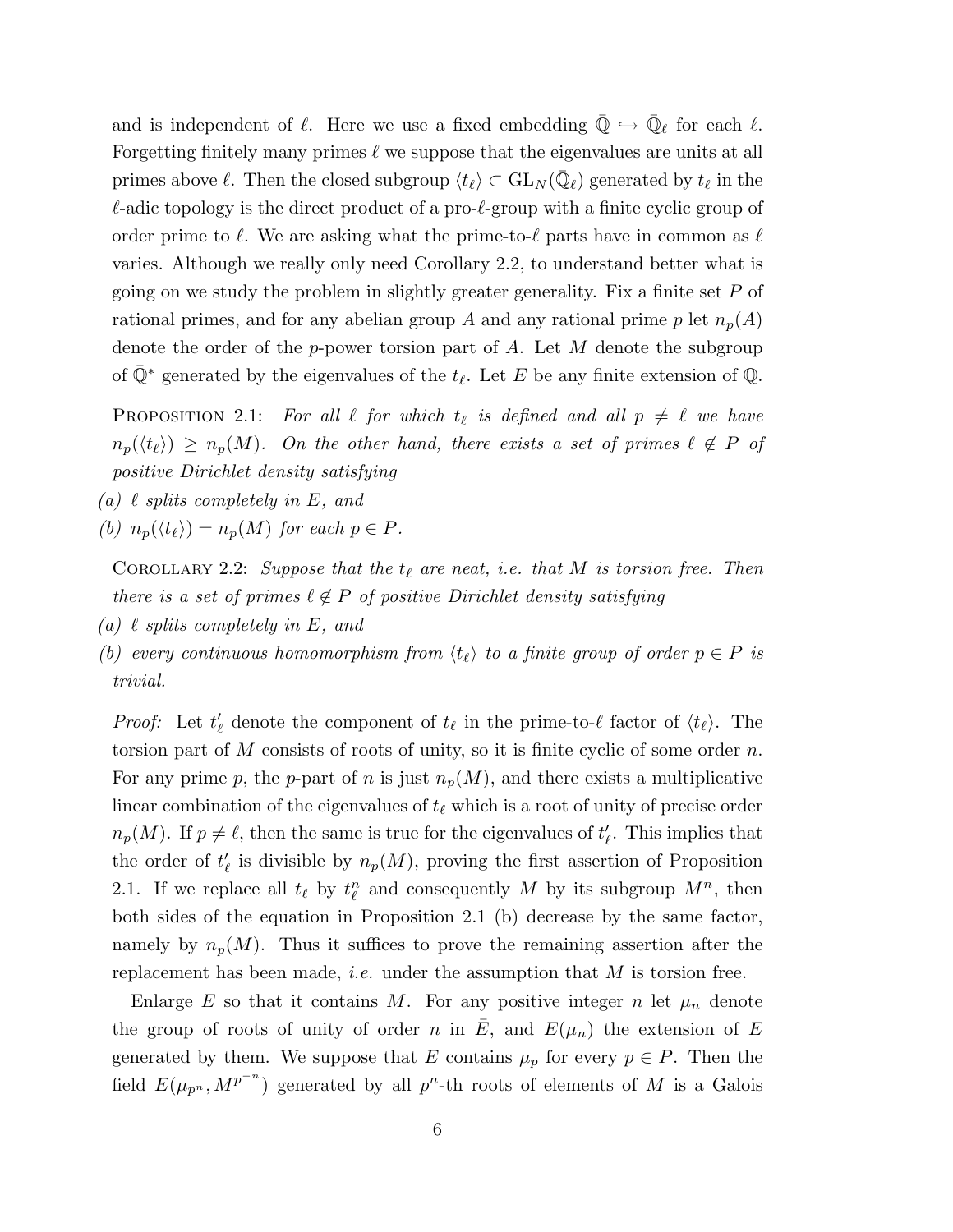extension of E of p-power order, for any  $p \in P$ . By Proposition 2.3 below, the field  $E(\mu_{p^{n+1}}, M^{p^{-n}})$  is strictly larger whenever n is sufficiently large. Note that its degree over  $E(\mu_{p^n}, M^{p^{-n}})$  is equal to p. Now fix some large n and let E' be the compositum of the fields  $E(\mu_{p^n}, M^{p^{-n}})$  for all  $p \in P$ . Then  $E'(\mu_{p^{n+1}})$  still has degree p over E' for each  $p \in P$ , and in particular these extensions of E' are all disjoint. The Cebotarev density theorem implies that the set of primes  $\ell$ which split completely in E' but not in any of the fields  $E'(\mu_{p^{n+1}})$  has positive Dirichlet density.

We claim that these primes have the desired properties. Indeed, the complete splitting of  $\ell$  in E' implies that the eigenvalues of  $t_{\ell}$  lie in  $(\mathbb{Q}_{\ell}^*)^{p^n}$  for any  $p \in P$ . Since they are also units at  $\ell$ , they are contained in  $(\mathbb{Z}_{\ell}^*)^{p^n}$ . On the other hand we have arranged matters such that  $\ell$  splits completely in  $\mathbb{Q}(\mu_{p^n})$  but not in  $\mathbb{Q}(\mu_{p^{n+1}})$ , which means that  $p^n$  is the highest power of p dividing  $\ell-1$ . It follows that the p-part of any element of  $(\mathbb{Z}_{\ell}^*)^{p^n}$  is trivial. Thus the p-part of  $\langle t_{\ell} \rangle$  is trivial for any  $p \in P$ , as desired.

PROPOSITION 2.3: Consider a finite extension  $E$  of  $\mathbb{Q}$ , a finitely generated torsion free subgroup  $M \subset E^*$ , and a rational prime p. Then for any sufficiently large integer n we have

$$
\mu_{p^{n+1}} \not\subset E(\mu_{p^n}, M^{p^{-n}}).
$$

Proof: For the sake of brevity, we work at the finite level, but it is not difficult and may be more natural, to work at the level of  $\mathbb{Z}_p$ -extensions.

We enlarge E so that it contains  $\mu_p$ , and also  $\mu_4$  if  $p = 2$ . Among other things this ensures that the Galois group over E of the extension  $E(\mu_{p^{\infty}})$  generated by all p-power roots of unity is topologically cyclic, say generated by an element  $\sigma$ .

LEMMA 2.4: If  $\mu_{p^{n+1}} \not\subset E$ , then

$$
(E(\mu_{p^n})^*)^{p^n} \cap E^* = (E^*)^{p^n}.
$$

*Proof:* Consider  $x \in E(\mu_{p^n})^*$  such that  $x^{p^n} \in E$ . Then  $\sigma(x)/x$  is a  $p^n$ -th root of unity. Choose a p-power root of unity  $\zeta$  such that  $\sigma(\zeta)/\zeta = \sigma(x)/x$ . Then  $y := x/\zeta$  is fixed by  $\sigma$ , in other words,  $y \in E^*$ . This implies that

$$
\zeta = x/y \in E(\mu_{p^n})^* \cap \mu_{p^\infty} = \mu_{p^n}
$$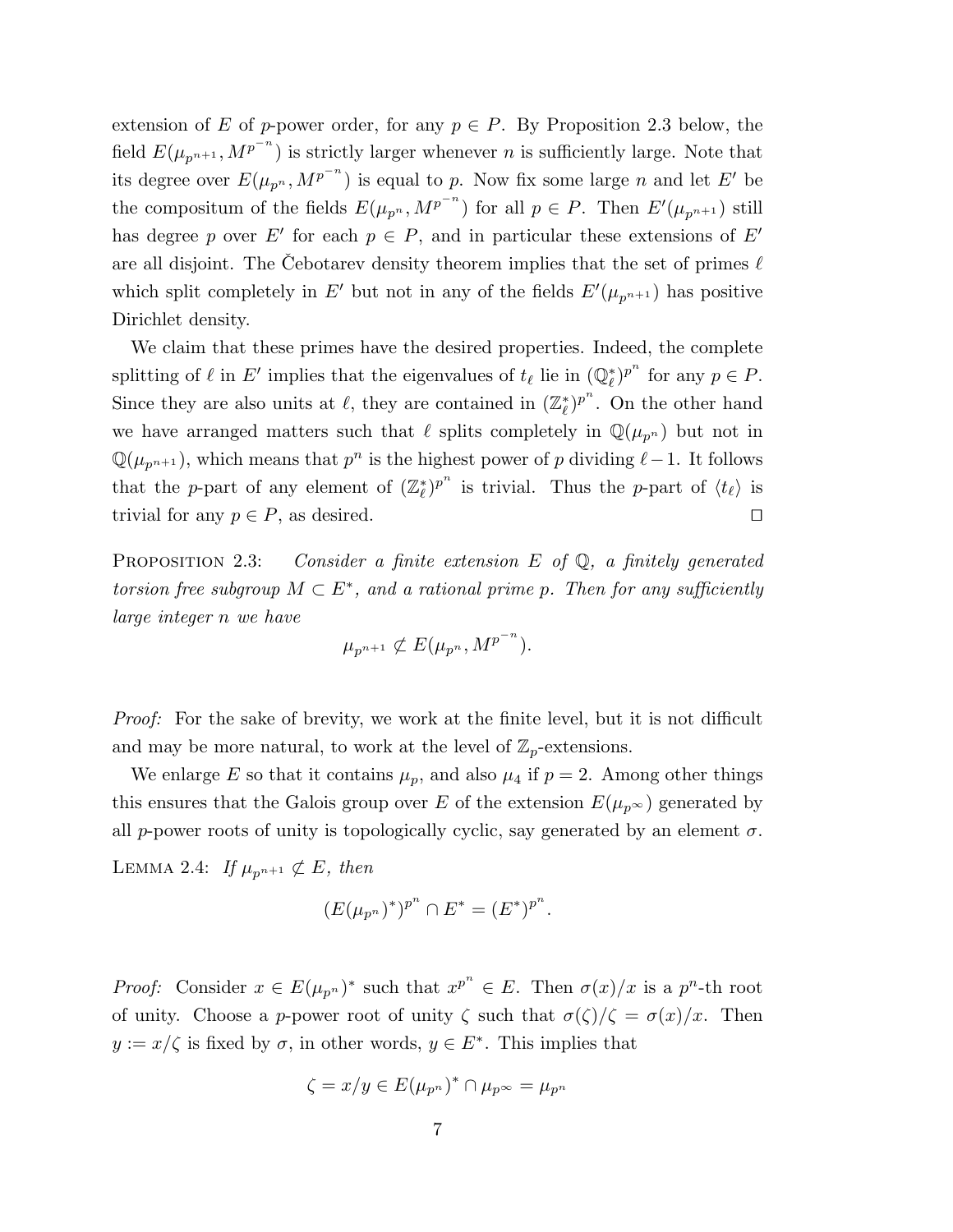under the assumption in the lemma. We conclude that  $x^{p^n} = y^{p^n} \in (E^*)^{p^n}$ , as desired.  $\Box$ 

Now choose a compatible system of p-power roots of unity, that is, for each  $n \geq 0$  a root of unity  $\zeta_n \in \overline{E}^*$  of precise order  $p^n$  such that  $\zeta_{n+1}^p = \zeta_n$ . Suppose that  $\zeta_{n+1} \in E(\mu_{p^n}, M^{p^{-n}})$ . By Kummer theory, for  $n \geq 1$ ,

$$
\zeta_{n+1} \in M^{p^{-n}} \cdot E(\mu_{p^n})^*.
$$

Taking  $p^n$ -th powers we deduce

$$
\zeta_1 \in M \cdot (E(\mu_{p^n})^*)^{p^n}.
$$

Since both  $\zeta_1$  and M are contained in E, we in fact have

$$
\zeta_1 \in M \cdot ((E(\mu_{p^n})^*)^{p^n} \cap E^*).
$$

Now Lemma 2.4 implies

$$
(2.4.1) \qquad \qquad \zeta_1 \in M \cdot (E^*)^{p^n}
$$

whenever *n* is sufficiently large. Recall that  $E^*$  is the product of its (finite) torsion subgroup with a free abelian group of infinite rank. Thus the saturation

$$
M^{\text{sat}} := \{ x \in E^* | \ \exists m \ge 1 : \ x^m \in M \}
$$

of M is a direct factor of  $E^*$  and finitely generated, and the equation  $(2.4.1)$ reduces to

$$
\zeta_1 \in M \cdot (M^{\text{sat}})^{p^n}.
$$

Since for large enough n the p-primary part of  $M^{\text{sat}}/M$  is annihilated by  $p^n$ , this implies  $\zeta_1 \in M$ . But this is impossible since M is torsion free.  $\square$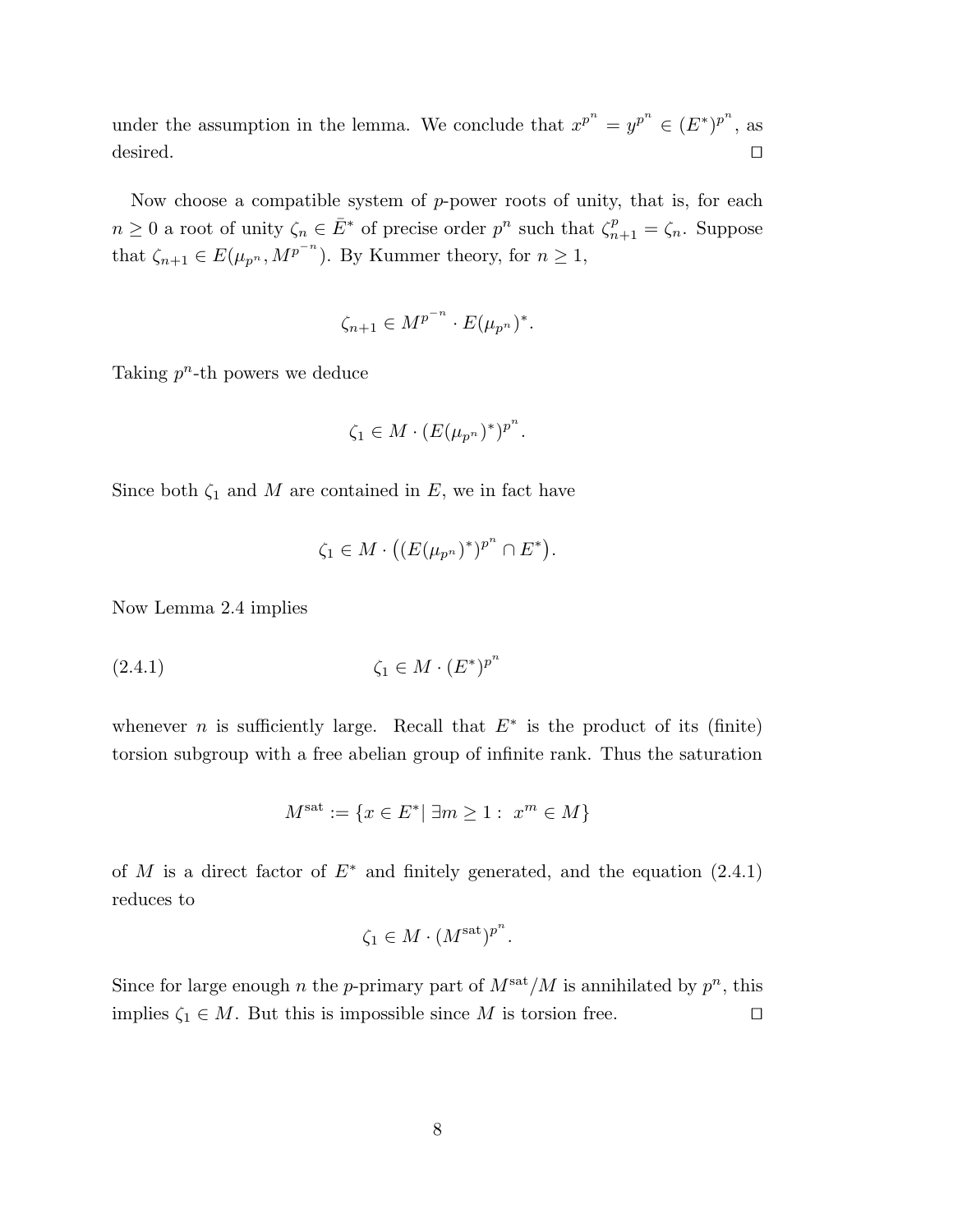## 3. Proof of Theorem 0.1

Suppose that  $K^{\text{conn}}$  is properly contained in  $\bigcap_{\ell \in \mathcal{L}} K_{\ell}$ . Since this intersection is Galois over  $K$ , there exists a subfield  $L$  which is finite Galois over  $K$  and contains  $K^{\text{conn}}$  properly. By the definition of  $K_{\ell}$  the natural surjection Gal( $\bar{K}/K$ )  $\rightarrow$  $Gal(L/K)$  factors through  $\rho_{\ell}$  for every  $\ell \in \mathcal{L}$ .

Fix an element  $\sigma \in \text{Gal}(L/K^{\text{conn}})$  of prime order p. By the Cebotarev density theorem we can choose a prime  $v \notin \Sigma$  of K, unramified in L, such that the image of Frob<sub>v</sub> in Gal $(L/K)$  is conjugate to  $\sigma$ . The order of this image is then equal to p. By Corollary 1.4 we can also achieve that  $\rho_{\ell}(\text{Frob}_{v})$  is neat for any  $\ell$  not divisible by  $v$ .

Now we apply Corollary 2.2 to the elements  $t_\ell := \rho_\ell(\text{Frob}_v)$ . Since  $\mathcal L$  contains all primes that split completely in  $E$  except a set of Dirichlet density 0, we can find a prime  $p \neq \ell \in \mathcal{L}$  satisfying Corollary 2.2 (b). That is, every continuous homomorphism from the closed subgroup  $\langle \rho_\ell(\text{Frob}_v) \rangle$  to a group of order p is trivial. But this contradicts the choice of v, and Theorem 0.1 is proved.  $\square$ 

#### REFERENCES

- [1] W. Chi,  $\ell$ -adic and  $\lambda$ -adic representations associated to abelian varieties defined over number fields, Amer. J. Math. 114 (1992) 315-353.
- [2] P. Deligne, La Conjecture de Weil, II, Publ. Math. I.H.E.S. 52 (1980), 138– 252.
- [3] L. Illusie, Crystalline cohomology, in: Proc. of the Summer Research Conference on Motives, Seattle 1991, Proc. Symp. Pure Math. 55 (1994) 43–70.
- [4] N. M. Katz, W. Messing, Some Consequences of the Riemann Hypothesis for Varieties over Finite Fields, Invent. Math. 23 (1974) 73–77.
- [5] M. Larsen and R. Pink, On  $\ell$ -independence of algebraic monodromy groups in compatible systems of representations, Invent. Math. 107 (1992) 603–636.
- [6] J.-P. Serre, Abelian  $\ell$ -adic representations and elliptic curves. W.A. Benjamin, Inc, New York (1968).
- [7] J.-P. Serre, Quelques applications du théorème de densité de Cebotarev,  $Publ$ . Math. I.H.E.S. 54 (1981), 123–201.
- [8] J.-P. Serre, Letter to K. Ribet, Jan. 1, 1981.
- [9] J.-P. Serre, Letter to K. Ribet, Jan. 29, 1981.